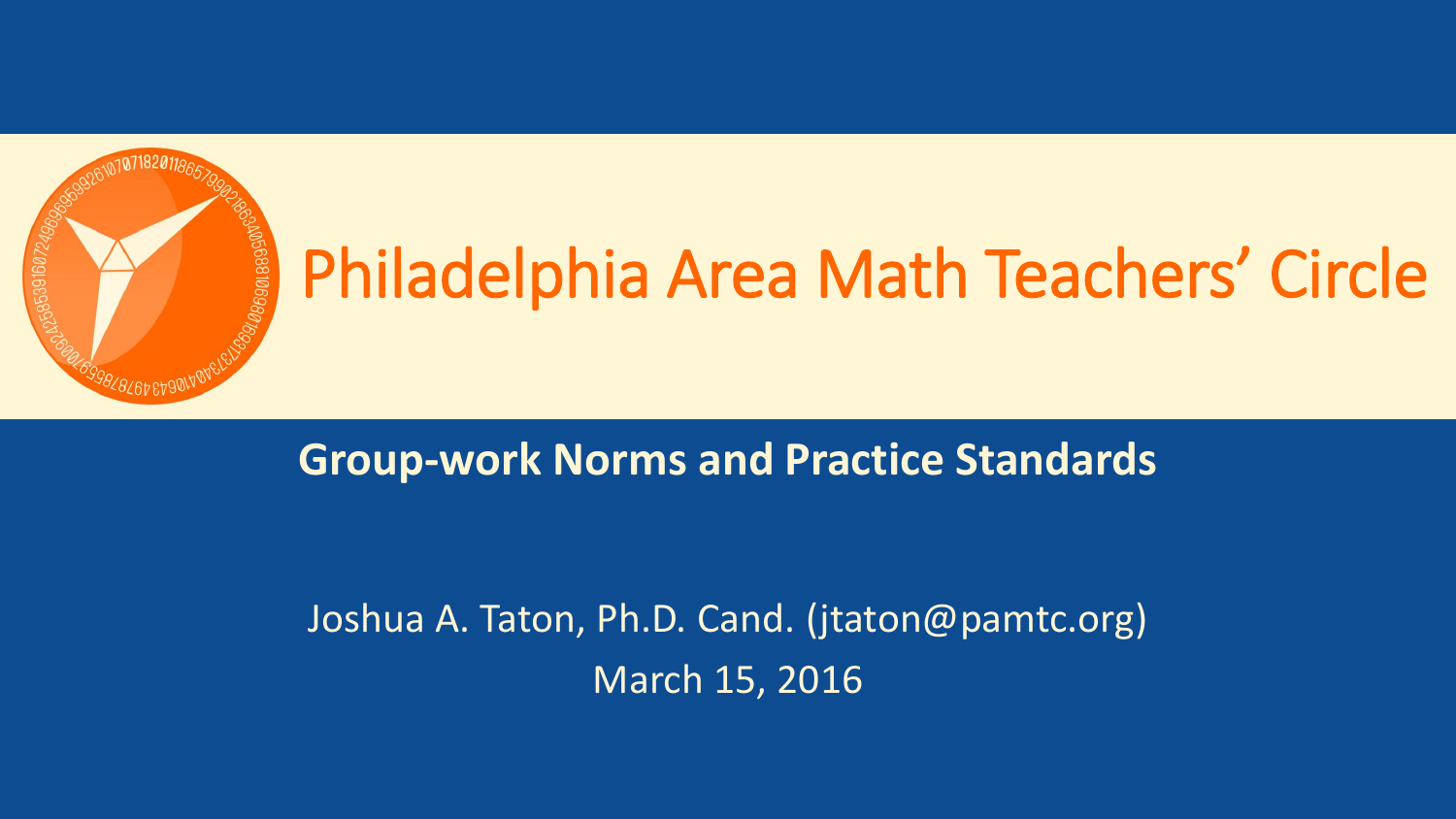

Doing math in groups requires care!

- Ask more questions than telling ideas
	- "Say more?" "Why?" "What do you mean?"
	- "How should we proceed?"
	- "Does that connect with what Person B said?"
- Alternate between "time to think" and "bringing ideas to the table"
- Divide labor, adopt a plan, work collaboratively

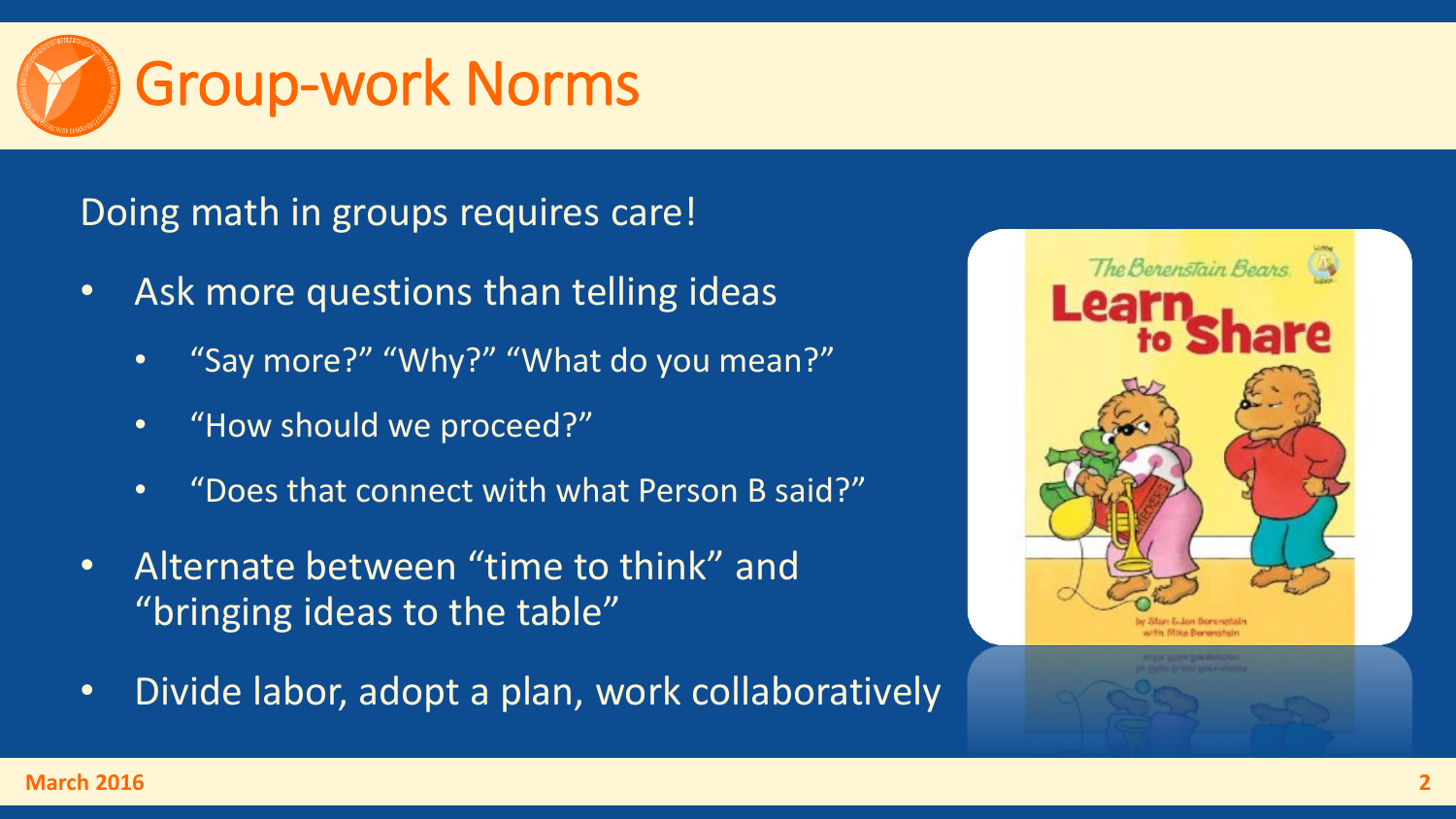

Work in progress!!

check back soon...

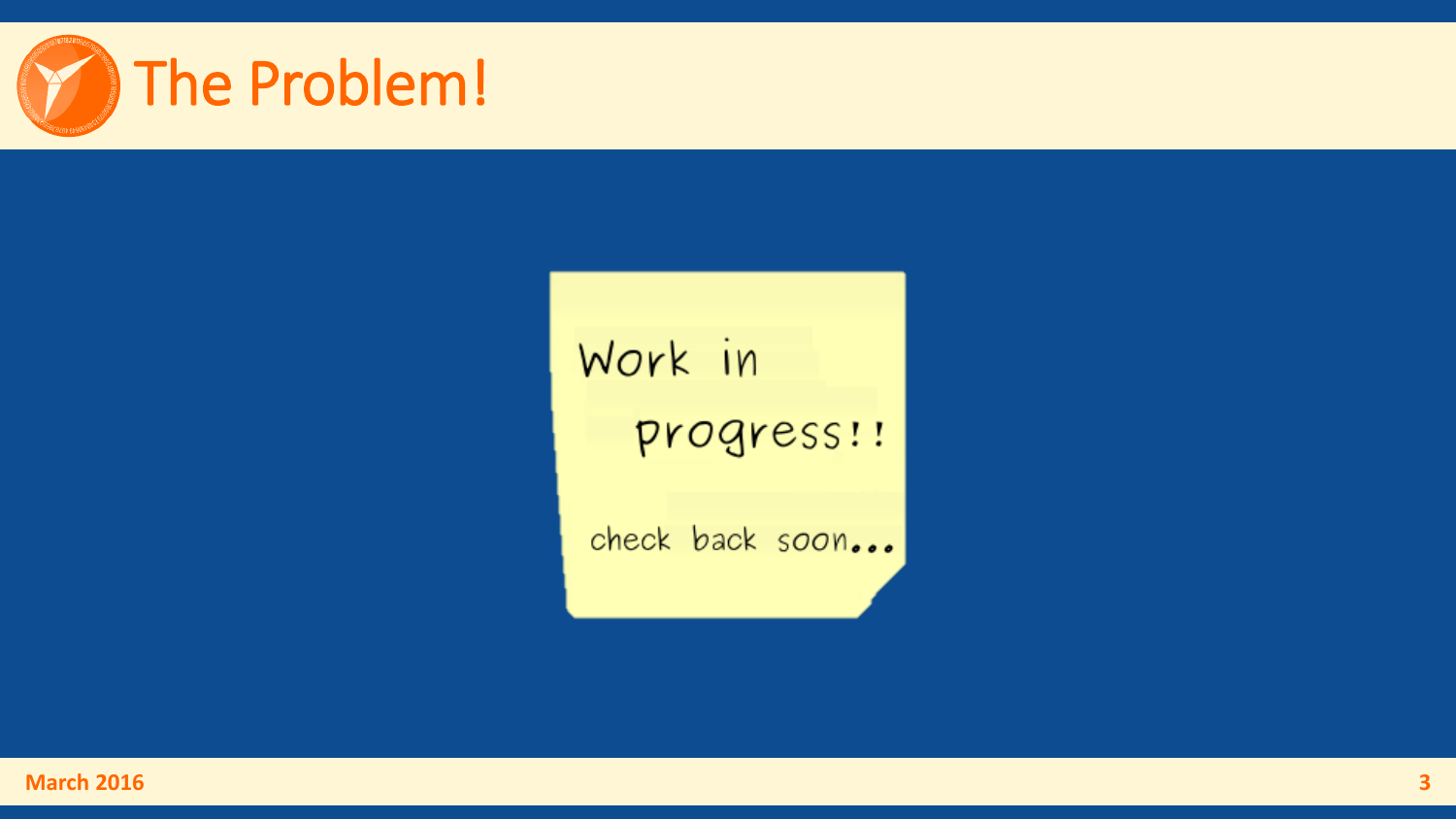## Math Practice Standards

- 1. Make sense of problems and persevere in solving them.
- 2. Reason abstractly and quantitatively.
- 3. Construct viable arguments and critique the reasoning of others.
- 4. Model with mathematics.
- 5. Use appropriate tools strategically.
- 6. Attend to precision.
- **Look for and make use of structure.**
- 8. Look for and express regularity in repeated reasoning.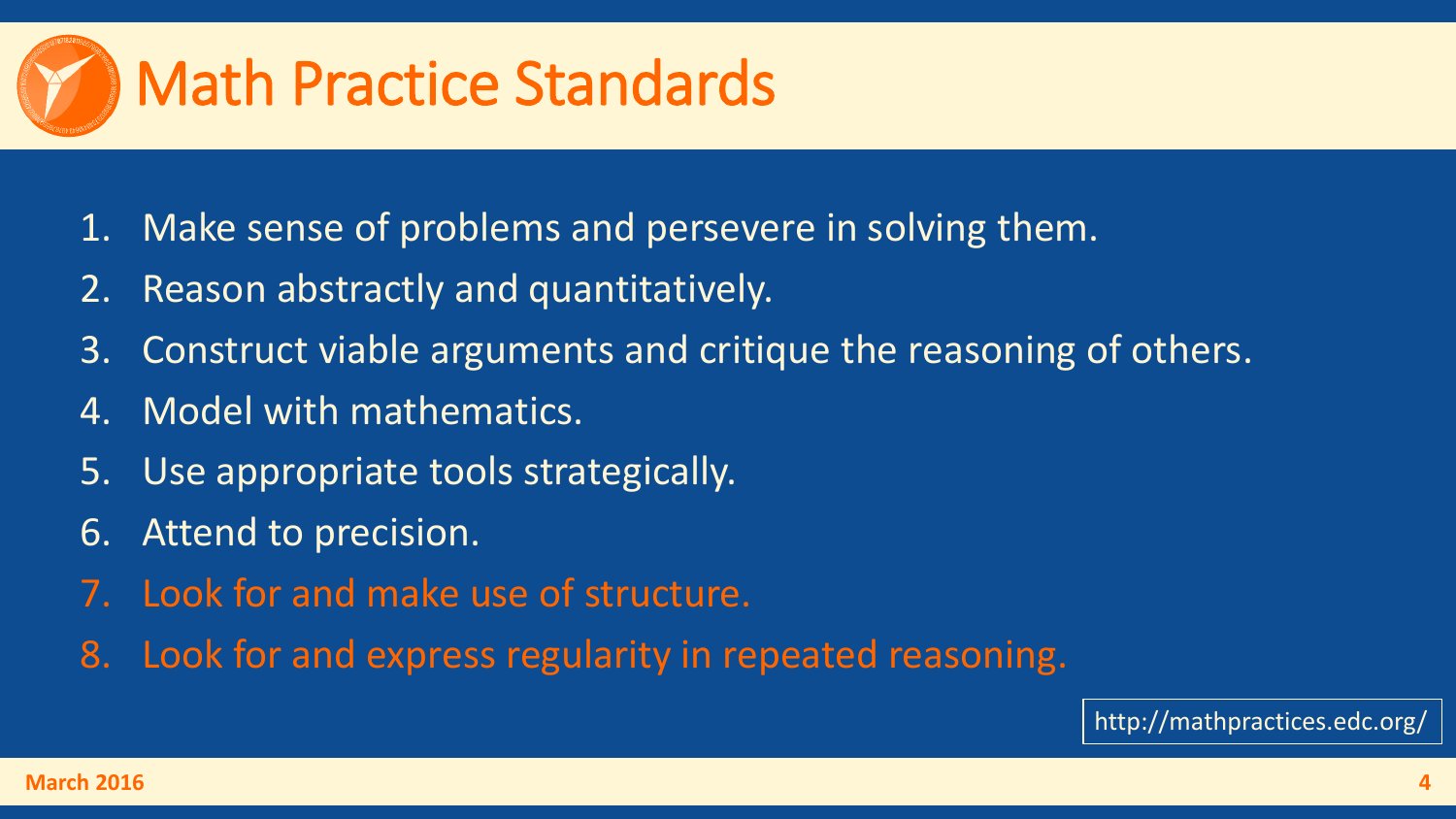

7. CCSS.MP7: Mathematically proficient students look closely to discern a pattern or structure.

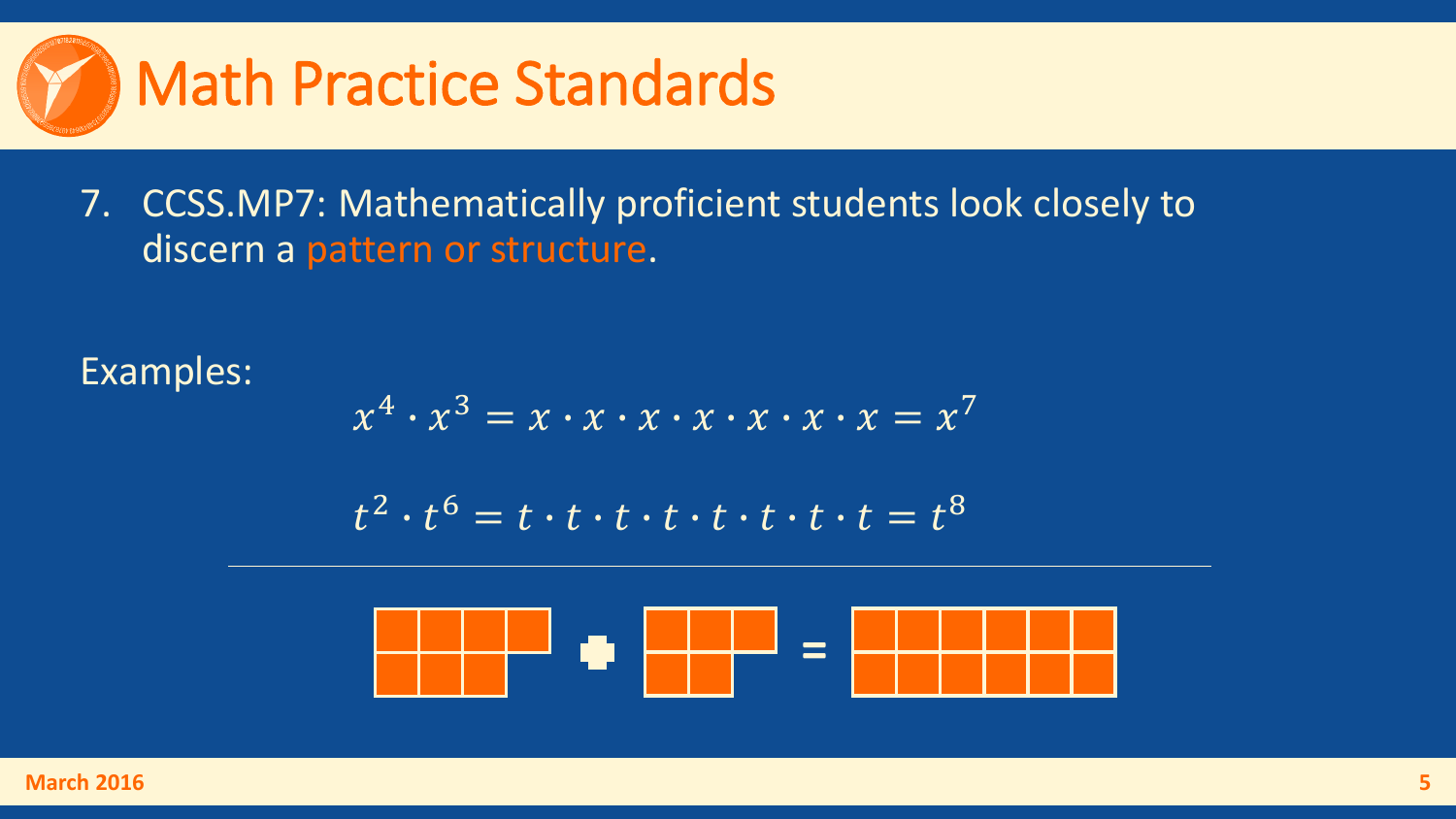

8. CCSS.MP8: Mathematically proficient students notice if calculations are repeated, and look both for general methods and for shortcuts.

Examples:

When multiplying powers with the same base, add exponents.

An *odd* number added to an *odd* number is an *even* number.